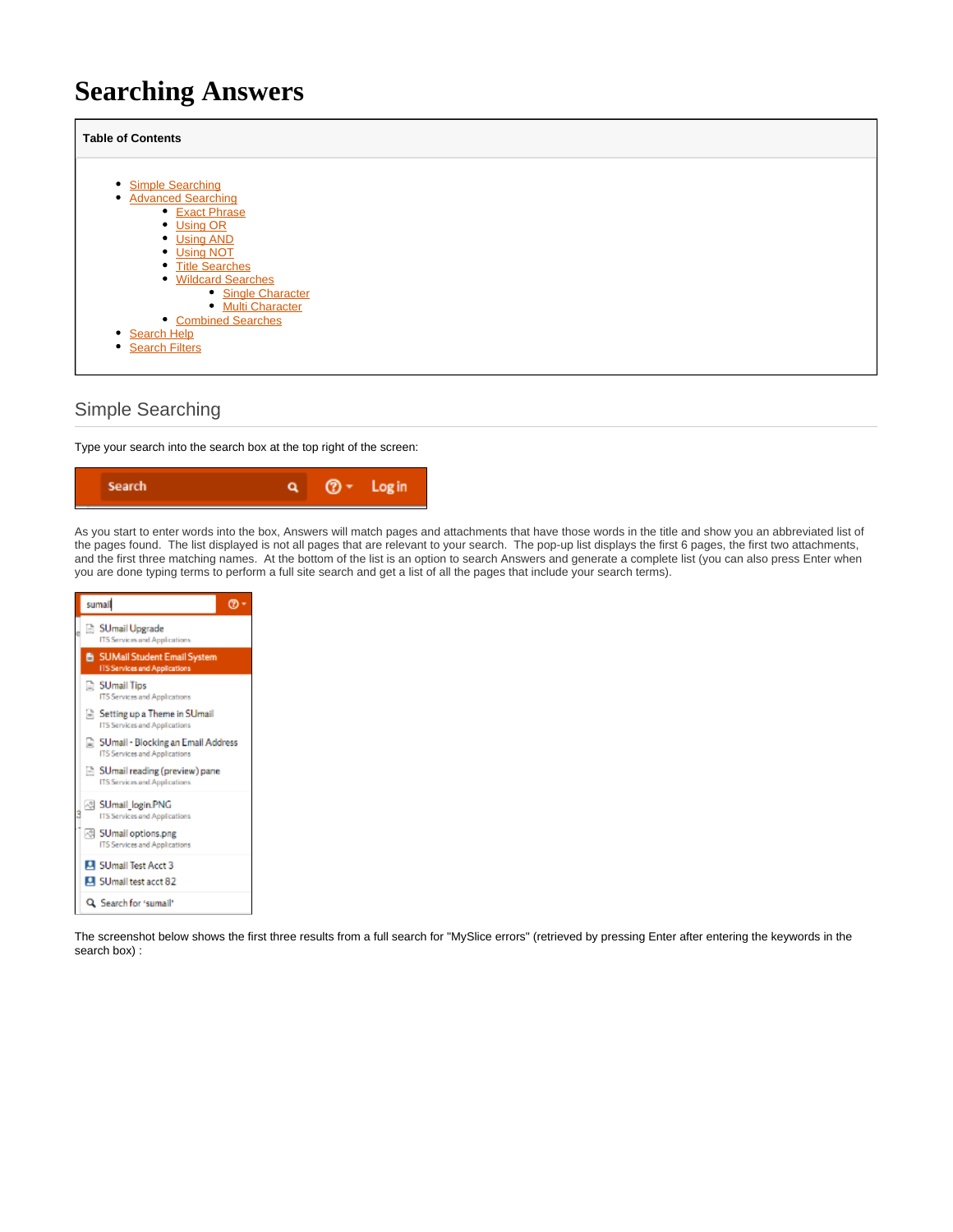| <b>Myslice Error</b>                                                                                                                                                                                                                                                                                                                                                                                            |  |
|-----------------------------------------------------------------------------------------------------------------------------------------------------------------------------------------------------------------------------------------------------------------------------------------------------------------------------------------------------------------------------------------------------------------|--|
| Page 1 of 31. Showing 306 results (0.104 seconds)                                                                                                                                                                                                                                                                                                                                                               |  |
| MySlice Login Errors<br>Services Support" project. top myslice errors openreview 2014 acreview 2014 s17  Instructions<br>of how to deal with problems with BrioQuery not allowing access. Overview The client cannot<br>connect to MySlice. When he/she attempts to login<br>ITS Services and Applications - Jul 13, 2017                                                                                       |  |
| MySlice - "operating system is not supported" Error<br>. Sources and Relevant Links MySlice http://myslice.syr.edutop.myslice.operating.system.<br>supported error openreview2014 acresiew2014  MySlice Login "operating system is not<br>supported" message using Windows 7 Problem When attempting to log into MySlice on a PC using<br>Windows 7 some users.<br>ITS Services and Applications - Jul 13, 2017 |  |
| MySlice - No Portal Account Error for Former Students<br>myslice portal error revwapr12 openreview2014 acreview2014 s17  Access to the MySlice<br>portal for SU students is removed two years after they have stopped taking classes at SU. When<br>access is removed, students cannot login<br>ITS Services and Applications - Jul 13, 2017                                                                    |  |

# **Searching for Attachments**

When searching for attachments by name, the file extension is considered part of the last word in the name. So, entering answerstest will not bring up answerstest.docx because answerstest is not the full string. To retrieve this attachment, you must use answerstest.docx or the wildcard character (so a partial string matches): answerstest\*

## <span id="page-1-0"></span>Advanced Searching

#### <span id="page-1-1"></span>**Exact Phrase**

Use double quotes around the phrase.

Ex: "cell phone" will search for pages containing that exact phrase instead of the words, "cell" and "phone" anywhere in the document.

### <span id="page-1-2"></span>**Using OR**

Searches for pages that contain either of the words.

Ex: "apple OR mac" will search for pages that contain either the word, "apple" or the word, "mac."

#### <span id="page-1-3"></span>**Using AND**

Searches for pages that contain both of the search terms.

Ex: "OSX AND 10.7" will return only pages that have both the word, "OSX" and the number, "10.7."

#### <span id="page-1-4"></span>**Using NOT**

Searches for pages that contain the first term but not the term that appears after word NOT.

Ex: "media NOT social" will find pages that have the word, "media" but not the word, "social."

## <span id="page-1-5"></span>**Title Searches**

To search for pages that only have the term in the page title.

Ex: "title: Wireless" will find pages that have the word, "wireless" in the page title.

## <span id="page-1-6"></span>**Wildcard Searches**

#### <span id="page-1-7"></span>**Single Character**

To search for a word with any character at a single position within the word, use a question mark: ?

Ex: si?e will find pages with "site," "size," "side," or any other character at the 3rd position.

#### <span id="page-1-8"></span>**Multi Character**

To search for word that begin with the same string, use an asterisk: \*